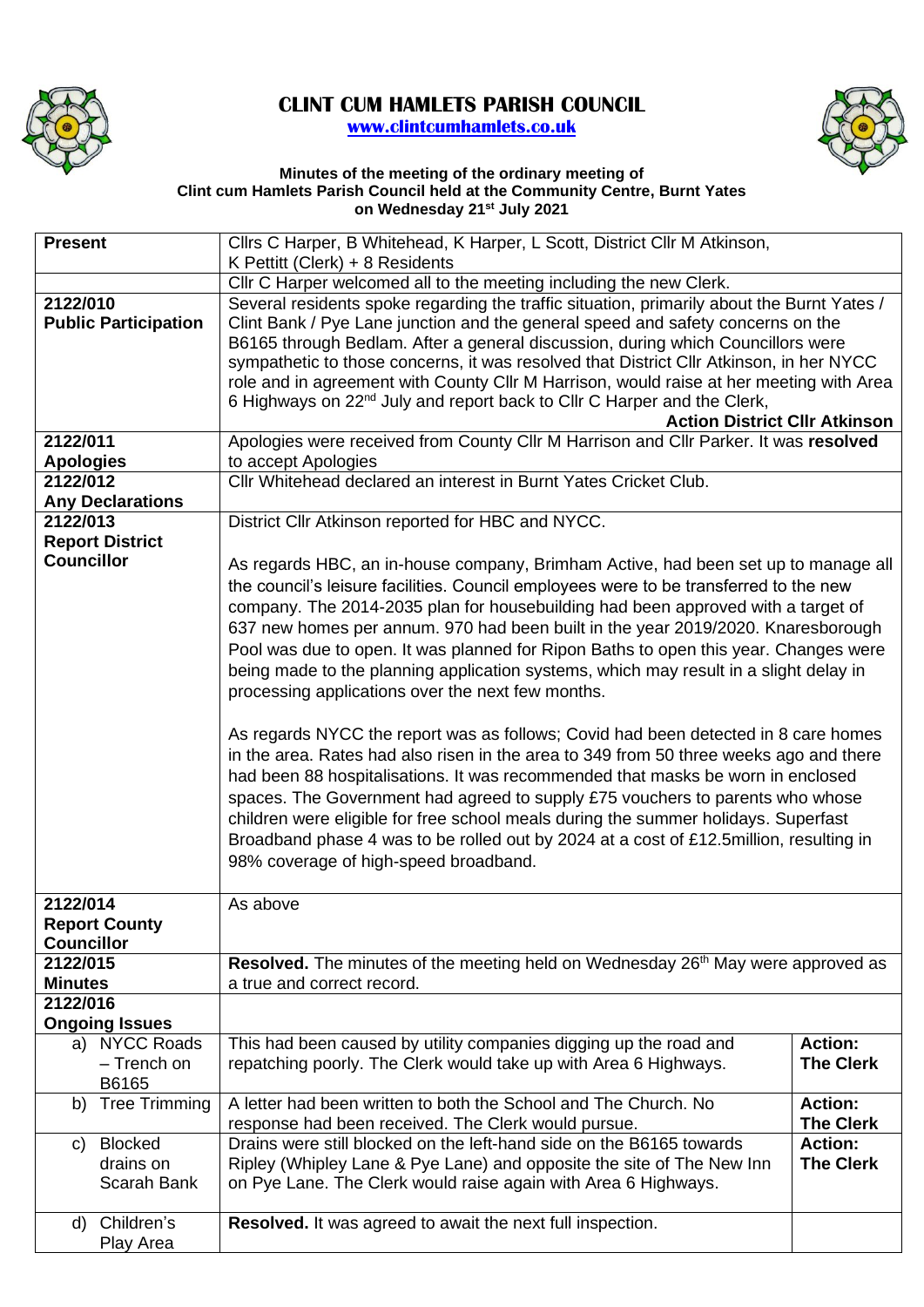| e)                 | Grass                      | There had been an issue raised regarding grass cuttings at the cricket                              | <b>Action: Cllr</b>                |
|--------------------|----------------------------|-----------------------------------------------------------------------------------------------------|------------------------------------|
|                    | Cuttings $-$               | club. Although they were boxed in, the disposal of them needed to be                                | Whitehead                          |
|                    | <b>Cricket Club</b>        | investigated.                                                                                       |                                    |
| $f$ )              | Notice Board               | A quote had been received for a new noticeboard in the car park at Burnt                            | C/F                                |
|                    |                            | Yates. It was suggested that two more quotes should be obtained.                                    |                                    |
|                    | g) Sign at Clint           | This had been repaired.                                                                             | <b>Resolved</b>                    |
|                    | <b>Bank</b>                |                                                                                                     |                                    |
| h)                 | Tarmac on                  | The tarmac was in need of repair. The Clerk was to raise with Area 6                                | <b>Action:</b>                     |
|                    | <b>Clint Bank</b>          | Highways.                                                                                           | <b>The Clerk</b>                   |
|                    | Footpath                   |                                                                                                     |                                    |
| i)                 | Tarmac on                  | The tarmac had sunk and was in need of repair. The Clerk was to raise                               | <b>Action:</b>                     |
|                    | Springfield                | with Area 6 Highways.                                                                               | <b>The Clerk</b>                   |
|                    | Footpath                   |                                                                                                     |                                    |
| j)                 | <b>Cricket Gates</b>       | These needed repainting. Cllr Whitehead would discuss with the Club                                 | <b>Action Cllr</b>                 |
|                    |                            |                                                                                                     | Whitehead                          |
| k)                 | Planting                   | Owing to the difficulties involved, this project was shelved.                                       |                                    |
|                    | Wildflowers                |                                                                                                     |                                    |
| $\vert$            | Update on                  | Shelving was due to be installed on the phone box. A discussion was had                             | C/F                                |
|                    | Phone Box                  | regarding heating therein.                                                                          |                                    |
| 2122/017           |                            |                                                                                                     |                                    |
|                    | <b>Financial Matters</b>   |                                                                                                     |                                    |
| a)                 | Bank                       | The Clerk had circulated a report previously. The balance in hand at the                            | <b>Resolved</b>                    |
|                    | Reconciliation             | bank after considering cheques to be signed was £11,383.15.                                         |                                    |
|                    | and budget                 | Resolved: The RFO's report was accepted.                                                            |                                    |
|                    | comparison                 |                                                                                                     |                                    |
|                    | <b>YTD</b>                 |                                                                                                     |                                    |
| b)                 | Schedule of                | Resolved. The following payments were agreed.                                                       | <b>Resolved</b>                    |
|                    | Payments                   | Internal Audit Fee £50                                                                              |                                    |
|                    |                            | Clerk's Salary Q1 £325.39                                                                           |                                    |
|                    |                            | Anti-Virus License for Laptop £29.99                                                                |                                    |
|                    |                            |                                                                                                     |                                    |
| $\mathsf{C}$       | Banking                    | Resolved. The change of address for correspondence was approved                                     | <b>Resolved</b>                    |
|                    | Contact                    |                                                                                                     |                                    |
| d)                 | Clerk's                    | The Clerk's proposed contract of employment had been circulated to                                  | <b>Resolved</b>                    |
|                    | Contract                   | Councillors prior to the meeting.                                                                   |                                    |
|                    |                            | Resolved. The contract was agreed and signed by the Chair and the                                   |                                    |
|                    |                            | Clerk.                                                                                              |                                    |
|                    | 2122/018 Items             |                                                                                                     |                                    |
|                    | requested by               |                                                                                                     |                                    |
| <b>Councillors</b> |                            |                                                                                                     |                                    |
|                    | a) Second<br>Defibrillator | It was agreed that a second defibrillator should be installed by the bus                            | <b>Action:</b><br><b>The Clerk</b> |
|                    |                            | stop outside the site of The New Inn. The Clerk would make enquiries                                |                                    |
|                    |                            | about potential grants available.                                                                   | <b>Action:</b>                     |
|                    | b) Speeding<br>Protocol    | It was felt that there were several sites where this apparatus could be set                         | <b>The Clerk</b>                   |
|                    |                            | up (Bedlam, Clint Bank and Pye Lane Junction). The Clerk would take up<br>with County Cllr Harrison |                                    |
| C)                 | Abuse of the               | It had been noted that the children's play area was being used by                                   | <b>Action:</b>                     |
|                    | play area                  | teenagers who were smoking and drinking. A notice was to be drafted to                              | <b>The Clerk</b>                   |
|                    |                            | remind everyone of their responsibilities regarding the use of the area                             |                                    |
|                    |                            | and placed in the area and on the website.                                                          |                                    |
| d)                 | Dangerous                  | The Chair had spent time strimming one of these paths. It was suggested                             | <b>Action Cllr</b>                 |
|                    | Footpaths                  | a group within the community was set up to perform any necessary work.                              | <b>C</b> Harper                    |
| e)                 | Law Lane                   | Cllr K Harper would look at what repairs were necessary to the seat and                             | <b>Action Cllr</b>                 |
|                    | Seat                       | report back.                                                                                        | <b>K</b> Harper                    |
|                    | 2122/019 Planning          |                                                                                                     |                                    |
| a)                 |                            | 6.74.205.C.DVCON 21/02612/DVCON. Variation of condition 1                                           | <b>Resolved</b>                    |
|                    |                            | (approved plans) of planning permission21/00870/PDAS - Prior                                        |                                    |
|                    |                            | notification for the erection of an additional storey over original dwelling                        |                                    |
|                    |                            | house to a maximum height of 7.8m at Tree Tops Clint Bank Lane Clint                                |                                    |
|                    |                            | <b>HG3 3DS.</b>                                                                                     |                                    |